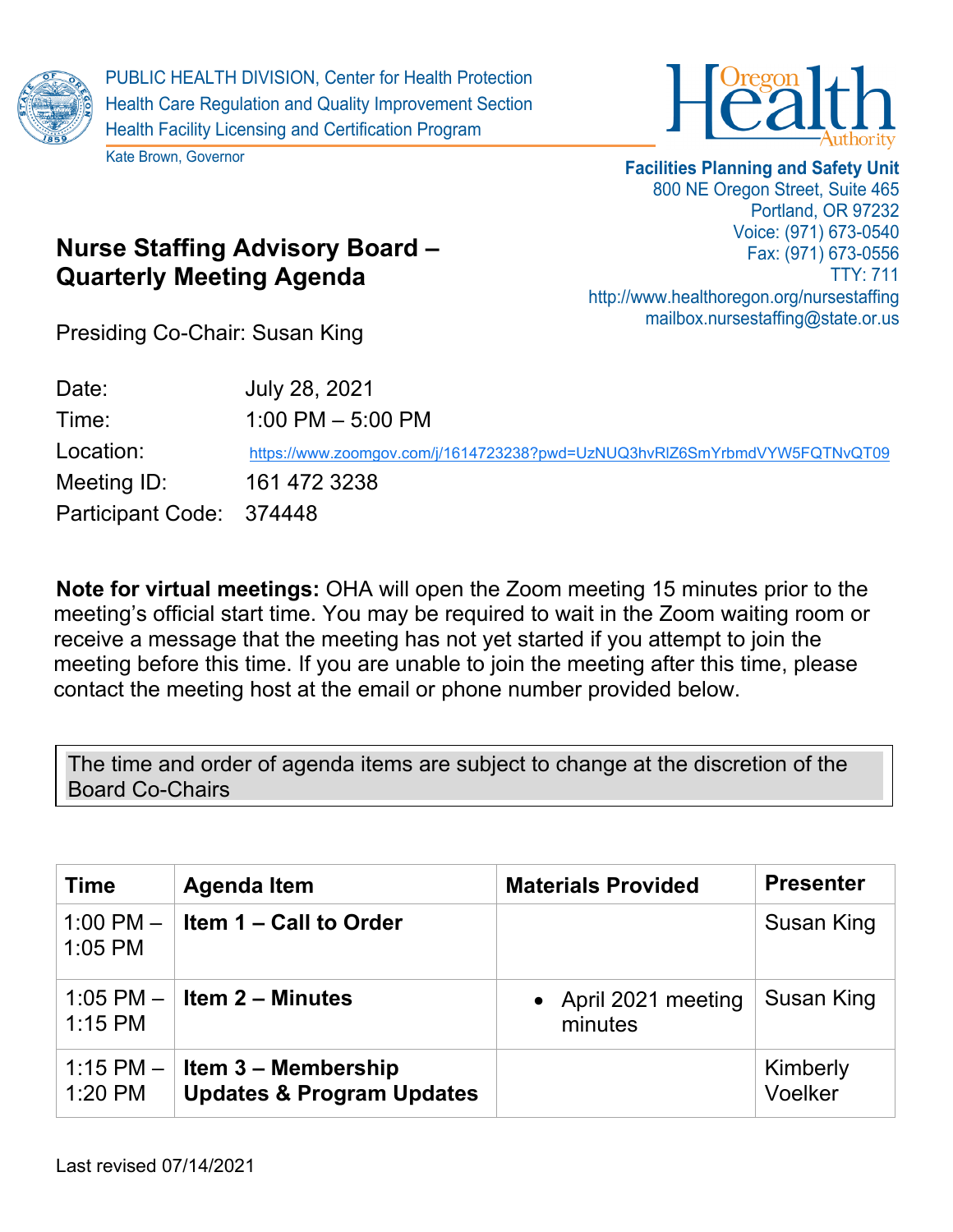| 1:20 PM $-$<br>2:00 PM     | <b>Item 4 – Status Updates</b><br><b>Nurse Staffing Waivers</b><br>$\bullet$<br><b>Nurse Staffing Surveys</b><br>$\bullet$<br><b>Nurse Staffing Complaint</b><br>$\bullet$<br>Investigations<br><b>Cycle 2 Nurse Staffing</b><br>$\bullet$<br><b>Surveys</b> | Waiver dashboard<br>Survey dashboard<br>Complaint<br>dashboard<br>Cycle 2 Nurse<br>$\bullet$<br><b>Staffing Surveys</b><br>slides | Kimberly<br>Voelker &<br><b>Anna Davis</b>                     |
|----------------------------|--------------------------------------------------------------------------------------------------------------------------------------------------------------------------------------------------------------------------------------------------------------|-----------------------------------------------------------------------------------------------------------------------------------|----------------------------------------------------------------|
| $2:00$ PM $-$<br>$2:15$ PM | <b>Item 5 – Committee Updates</b><br><b>NSAB Acuity Committee</b><br>$\bullet$<br><b>Update on Acuity</b><br>$\circ$<br><b>Interpretive Guidance</b><br><b>NSAB Civil Monetary</b><br>$\bullet$<br><b>Penalties Committee</b>                                |                                                                                                                                   | Kimberly<br>Voelker                                            |
| $2:15$ PM $-$<br>3:05 PM   | <b>Item 6 – Open Action Items</b><br>Discuss hospital surge<br>Continuing challenges with<br>$\bullet$<br><b>POC</b> submissions<br><b>Annual Legislative Report</b><br>$\bullet$                                                                            | POC challenges<br>slides<br><b>Annual Legislative</b><br><b>Report slides</b>                                                     | Dana<br>Selover,<br><b>Anna Davis</b><br>& Kimberly<br>Voelker |
| $3:05$ PM $-$<br>3:10 PM   | Item 7 - Break                                                                                                                                                                                                                                               |                                                                                                                                   |                                                                |
| $3:10$ PM $-$<br>3:55 PM   | Item 8 - Program<br><b>Improvement</b><br>• Rulemaking process                                                                                                                                                                                               | Rulemaking<br>$\bullet$<br>process slides                                                                                         | <b>Anna Davis</b>                                              |
| $3:55$ PM $-$<br>4:20 PM   | <b>Item 9 - Nurse Staffing</b><br><b>Surveyor discusses survey</b><br>activities<br>Unit onsite interviews,<br>including problems raised<br>during interviews<br>Experience with tool<br>attestation process                                                 |                                                                                                                                   | <b>Client Care</b><br>Surveyor                                 |